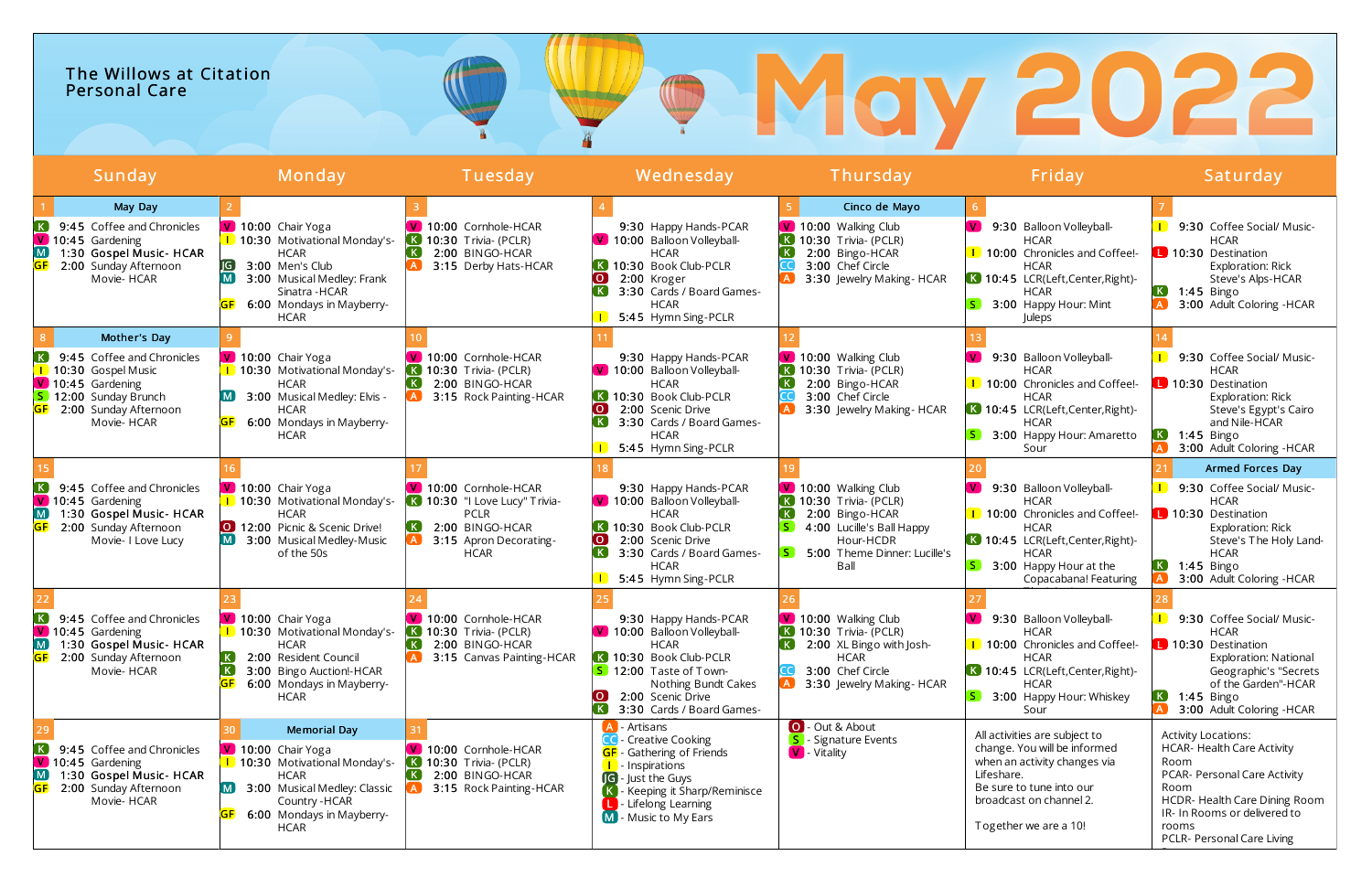|--|

| Sunday                                                                                                                                                                                                                | Monday                                                                                                                                                                                                                           | Tuesday                                                                                                                                                                              | <u>Wednesday</u>                                                                                                                                                                                                                        | Thursday                                                                                                                                                                                        | Friday,                                                                                                                                                                                                            | Saturday                                                                                                                                                                                                |
|-----------------------------------------------------------------------------------------------------------------------------------------------------------------------------------------------------------------------|----------------------------------------------------------------------------------------------------------------------------------------------------------------------------------------------------------------------------------|--------------------------------------------------------------------------------------------------------------------------------------------------------------------------------------|-----------------------------------------------------------------------------------------------------------------------------------------------------------------------------------------------------------------------------------------|-------------------------------------------------------------------------------------------------------------------------------------------------------------------------------------------------|--------------------------------------------------------------------------------------------------------------------------------------------------------------------------------------------------------------------|---------------------------------------------------------------------------------------------------------------------------------------------------------------------------------------------------------|
| May Day<br>9:45 Coffee and Chronicles<br>$K$ .<br><b>MN</b><br>10:00 (MM) Theme<br>Sensations-(IR)<br>V 10:45 Gardening<br>$\lfloor M \rfloor$<br>1:30 Gospel Music- HCAR<br>2:00 Sunday Afternoon<br>Movie-HCAR      | MM 10:00 (MM) Mindful<br><b>Moments</b><br>V 10:00 Chair Yoga<br>1 10:30 Motivational Monday's-<br><b>HCAR</b><br>3:00 Men's Club<br>3:00 Musical Medley: Frank<br>Sinatra - HCAR                                                | MM 10:00 (MM) Theme<br>Sensations- Beach<br>V 10:00 Cornhole-HCAR<br>$\overline{K}$ 10:30 Trivia- (PCLR)<br>2:00 BINGO-HCAR<br>3:15 Derby Hats-HCAR                                  | 9:30 (MM) Theme<br>Sensations-Laundry<br>(IR)<br>9:30 Happy Hands-PCAR<br>V 10:00 Balloon Volleyball-<br><b>HCAR</b><br>3:30 Cards / Board Games-<br><b>HCAR</b>                                                                        | Cinco de Mayo<br>MM 10:00 (MM) Mindful<br>Moments<br>V 10:00 Walking Club<br>$\bf{K}$ 10:30 Trivia- (PCLR)<br>2:00 Bingo-HCAR<br>3:00 Chef Circle<br>3:30 Jewelry Making-HCAR                   | 9:30 Balloon Volleyball-<br><b>HCAR</b><br>$MN$ 10:00 (MM) Theme<br>Sensations-(IR)<br>1 10:00 Chronicles and Coffee!-<br><b>HCAR</b><br>K 10:45 LCR(Left,Center,Right)-<br>HCAR                                   | 9:30 Coffee Social/ Music-<br><b>HCAR</b><br>10:00 Mindful Moments<br>10:30 Destination<br>Exploration: Rick<br>Steve's Alps-HCAR<br>K<br>$1:45$ Bingo<br>$\mathsf{A}$<br>3:00 Adult Coloring - HCAR    |
| Mother's Day<br>9:45 Coffee and Chronicles<br>$\lfloor K \rfloor$<br>10:00 (MM) Theme<br>Sensations-(IR)<br>1 10:30 Gospel Music<br>V 10:45 Gardening<br>S 12:00 Sunday Brunch<br>2:00 Sunday Afternoon<br>Movie-HCAR | MM 10:00 (MM) Mindful<br>Moments<br>V 10:00 Chair Yoga<br>1 10:30 Motivational Monday's-<br><b>HCAR</b><br>3:00 Musical Medley: Elvis -<br><b>HCAR</b><br>6:00 Mondays in Mayberry-                                              | MM 10:00 (MM) Theme<br>Sensations- Beach<br>V 10:00 Cornhole-HCAR<br>$10:30$ Trivia- (PCLR)<br>2:00 BINGO-HCAR<br>3:15 Rock Painting-HCAR                                            | 9:30 (MM) Theme<br>Sensations-Laundry<br>$(\mathsf{IR})$<br>9:30 Happy Hands-PCAR<br>V 10:00 Balloon Volleyball-<br><b>HCAR</b><br>K.<br>3:30 Cards / Board Games-<br><b>HCAR</b>                                                       | MM 10:00 (MM) Mindful<br>Moments<br>V 10:00 Walking Club<br>$\overline{K}$ 10:30 Trivia- (PCLR)<br>2:00 Bingo-HCAR<br>3:00 Chef Circle<br>3:30 Jewelry Making-HCAR                              | 9:30 Balloon Volleyball-<br><b>HCAR</b><br>$MN$ 10:00 (MM) Theme<br>Sensations-(IR)<br>1 10:00 Chronicles and Coffee!-<br><b>HCAR</b><br>K 10:45 LCR(Left,Center,Right)-<br><b>HCAR</b>                            | 9:30 Coffee Social/ Music-<br><b>HCAR</b><br>MM 10:00 Mindful Moments<br>10:30 Destination<br>Exploration: Rick<br>Steve's Egypt's Cairo<br>and Nile-HCAR<br>K 1:45 Bingo                               |
| 9:45 Coffee and Chronicles<br>10:00 (MM) Theme<br>Sensations-(IR)<br>V 10:45 Gardening<br>$\blacksquare$<br>1:30 Gospel Music- HCAR<br>2:00 Sunday Afternoon<br>Movie- I Love Lucy                                    | MM 10:00 (MM) Mindful<br>Moments<br>V 10:00 Chair Yoga<br>1 10:30 Motivational Monday's-<br><b>HCAR</b><br>12:00 Picnic & Scenic Drive!<br>3:00 Musical Medley-Music<br>of the 50s                                               | MM 10:00 (MM) Theme<br>Sensations- Beach<br>V 10:00 Cornhole-HCAR<br>10:30 "I Love Lucy" Trivia-<br><b>PCLR</b><br>2:00 BINGO-HCAR<br>3:15 Apron Decorating-<br><b>HCAR</b>          | 9:30 (MM) Theme<br>Sensations-Laundry<br>9:30 Happy Hands-PCAR<br>V 10:00 Balloon Volleyball-<br><b>HCAR</b><br>3:30 Cards / Board Games-<br><b>HCAR</b>                                                                                | MM 10:00 (MM) Mindful<br>Moments<br>V 10:00 Walking Club<br>$\overline{K}$ 10:30 Trivia- (PCLR)<br>2:00 Bingo-HCAR<br>4:00 Lucille's Ball Happy<br>Hour-HCDR<br>5:00 Theme Dinner: Lucille's    | 9:30 Balloon Volleyball-<br><b>HCAR</b><br>$MN$ 10:00 (MM) Theme<br>Sensations-(IR)<br>1 10:00 Chronicles and Coffee!-<br><b>HCAR</b><br>10:45 LCR(Left,Center,Right)-<br><b>HCAR</b>                              | Armed Forces Day<br>9:30 Coffee Social/ Music-<br><b>HCAR</b><br>МM<br>10:00 Mindful Moments<br>10:30 Destination<br>Exploration: Rick<br>Steve's The Holy Land-<br><b>HCAR</b><br>K 1:45 Bingo         |
| $\mathsf{K}_{\cdot}$<br>9:45 Coffee and Chronicles<br>10:00 (MM) Theme<br>Sensations-(IR)<br>V 10:45 Gardening<br>M<br>1:30 Gospel Music- HCAR<br>2:00 Sunday Afternoon<br>Movie-HCAR                                 | MM 10:00 (MM) Mindful<br>Moments<br>10:00 Chair Yoga<br>1 10:30 Motivational Monday's-<br><b>HCAR</b><br>1:30 Resident Council<br>(HCAR)<br>3:00 Bingo Auction!-HCAR                                                             | MM 10:00 (MM) Theme<br>Sensations- Beach<br>V 10:00 Cornhole-HCAR<br>$\bf{K}$ 10:30 Trivia- (PCLR)<br>K<br>2:00 BINGO-HCAR<br>3:15 Canvas Painting-HCAR                              | 9:30 (MM) Theme<br>Sensations-Laundry<br>(IR)<br>9:30 Happy Hands-PCAR<br>$\mathbf{V}$<br>10:00 Balloon Volleyball-<br><b>HCAR</b><br>S 12:00 Taste of Town-<br>Nothing Bundt Cakes                                                     | MM 10:00 (MM) Mindful<br>Moments<br>V 10:00 Walking Club<br>$\overline{K}$ 10:30 Trivia- (PCLR)<br>K<br>2:00 XL Bingo with Josh-<br><b>HCAR</b><br>3:00 Chef Circle<br>3:30 Jewelry Making-HCAR | 9:30 Balloon Volleyball-<br><b>HCAR</b><br>$MN$ 10:00 (MM) Theme<br>Sensations-(IR)<br>1 10:00 Chronicles and Coffee!-<br><b>HCAR</b><br>K 10:45 LCR(Left,Center,Right)-<br>HCAR                                   | 9:30 Coffee Social/ Music-<br><b>HCAR</b><br>MM 10:00 Mindful Moments<br>10:30 Destination<br><b>Exploration: National</b><br>Geographic's "Secrets<br>of the Garden"-HCAR<br>$\overline{K}$ 1:45 Bingo |
| 9:45 Coffee and Chronicles<br>$\lfloor K \rfloor$<br>MN<br>10:00 (MM) Theme<br>Sensations-(IR)<br>V 10:45 Gardening<br>$\mathbf{M}$<br>1:30 Gospel Music- HCAR<br>2:00 Sunday Afternoon<br>Movie-HCAR                 | <b>Memorial Day</b><br>MM 10:00 (MM) Mindful<br>Moments<br>$\sqrt{V}$ 10:00 Chair Yoga<br>1 10:30 Motivational Monday's-<br><b>HCAR</b><br>3:00 Musical Medley: Classic<br>Country - HCAR<br><b>GF</b> 6:00 Mondays in Mayberry- | <b>MM</b> 10:00 (MM) Theme<br>Sensations- Beach<br>V 10:00 Cornhole-HCAR<br>$\blacksquare$ 10:30 Trivia- (PCLR)<br>$\lfloor K \rfloor$<br>2:00 BINGO-HCAR<br>3:15 Rock Painting-HCAR | A - Artisans<br><b>CC</b> - Creative Cooking<br><b>GF</b> - Gathering of Friends<br><b>I</b> - Inspirations<br><b>IG</b> - Just the Guys<br>- Keeping it Sharp/Reminisce<br><b>L</b> - Lifelong Learning<br><b>MN</b> - Mindful Moments | - Music to My Ears<br><b>O</b> - Out & About<br>- Signature Events<br>V - Vitality                                                                                                              | <b>Activity Locations:</b><br>HCAR- Health Care Activity Room<br>PCAR- Personal Care Activity<br>Room<br>HCDR- Health Care Dining Room<br>IR- In rooms or delivered to<br>rooms<br>PCLR- Personal Care Living Room | All activities are subject to<br>change, You will be informed<br>when an activity changes via<br>Lifeshare.<br>Together we are a 10!                                                                    |